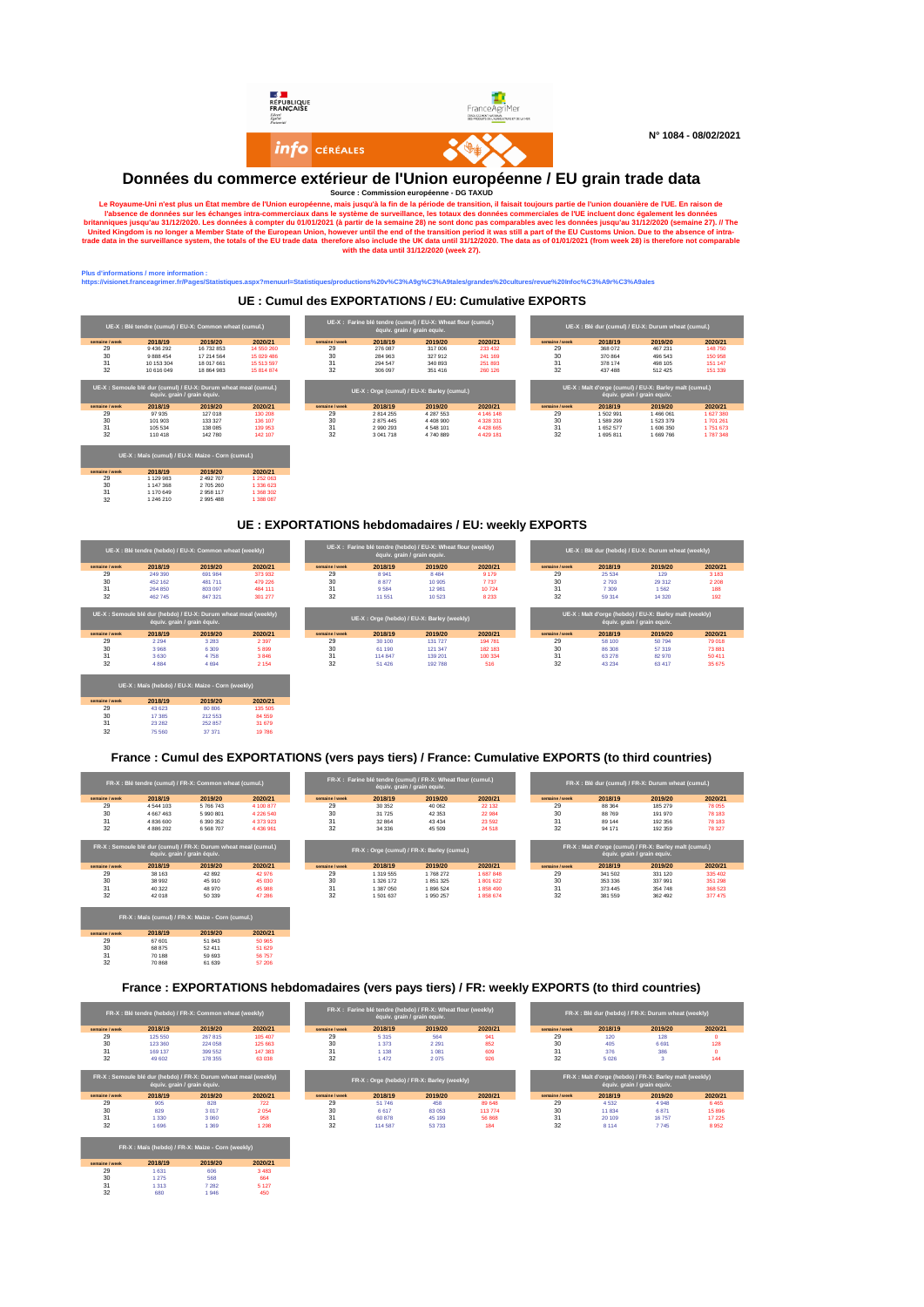#### **Données du commerce extérieur de l'Union européenne / EU grain trade data Source : Commission européenne - DG TAXUD**

us d'informations / more information<br>:ps://visionet.franceagrimer.fr/Pages

## **UE : Cumul des IMPORTATIONS / EU: Cumulative IMPORTS**

**https://visionet.franceagrimer.fr/Pages/Statistiques.aspx?menuurl=Statistiques/productions%20v%C3%A9g%C3%A9tales/grandes%20cultures/revue%20Infoc%C3%A9r%C3%A9ales**



#### **UE : IMPORTATIONS hebdomadaires / EU: weekly IMPORTS**



### **France : Cumul des IMPORTATIONS (depuis pays tiers)/ France: Cumulative IMPORTS (from third countries)**

|                | FR-M : Blé tendre (cumul) / FR-M: Common wheat (cumul.)                                         |         |         |                |         | FR-M : Farine blé tendre (cumul) / FR-M: Wheat flour (cumul.)<br>équiv. grain / grain equiv. |                 |                |          | FR-M : Blé dur (cumul) / FR-M: Durum wheat (cumul.)                                   |         |
|----------------|-------------------------------------------------------------------------------------------------|---------|---------|----------------|---------|----------------------------------------------------------------------------------------------|-----------------|----------------|----------|---------------------------------------------------------------------------------------|---------|
| semaine / week | 2018/19                                                                                         | 2019/20 | 2020/21 | semaine / week | 2018/19 | 2019/20                                                                                      | 2020/21         | semaine / week | 2018/19  | 2019/20                                                                               | 2020/21 |
| 29             | 2692                                                                                            | 3077    | 1022    | 29             | 5 5 6 9 | 5 0 0 6                                                                                      | 4864            | 29             | 47       | 128                                                                                   | 12373   |
| 30             | 2692                                                                                            | 3078    | 1022    | 30             | 5 6 0 2 | 5011                                                                                         | 5 0 4 4         | 30             | 47       | 128                                                                                   | 12373   |
| 31             | 2692                                                                                            | 3079    | 1022    | 31             | 5610    | 5 0 4 8                                                                                      | 5 4 0 7         | 31             | 47       | 128                                                                                   | 12373   |
| 32             | 2692                                                                                            | 3 1 7 9 | 1022    | 32             | 5995    | 5 2 4 0                                                                                      | 5726            | 32             | 47       | 128                                                                                   | 12413   |
|                | FR-M : Semoule blé dur (cumul) / FR-M: Durum wheat meal (cumul.)<br>équiv. grain / grain équiv. |         |         |                |         | FR-M : Orge (cumul) / FR-M: Barley (cumul.)                                                  |                 |                |          | FR-M: Malt d'orge (cumul) / FR-M: Barley malt (cumul.)<br>équiv. grain / grain equiv. |         |
| semaine / week | 2018/19                                                                                         | 2019/20 | 2020/21 | semaine / week | 2018/19 | 2019/20                                                                                      | 2020/21         | semaine / week | 2018/19  | 2019/20                                                                               | 2020/21 |
|                |                                                                                                 | 66      | 290     | 29             |         | 21                                                                                           | 48              | 29             |          |                                                                                       |         |
| 29             |                                                                                                 |         |         |                |         |                                                                                              |                 |                |          |                                                                                       |         |
| 30             |                                                                                                 | 66      | 290     | 30             |         | 21                                                                                           | 48              | 30             |          |                                                                                       |         |
| 31             | 6                                                                                               | 66      | 291     | 31             |         | 21                                                                                           | 48              | 31             |          |                                                                                       |         |
| 32             | 6                                                                                               | 66      | 291     | 32             | 28      | 21                                                                                           | 48              | 32             | $\Omega$ |                                                                                       |         |
|                | FR-M : Maïs (cumul) / FR-M: Maize - Corn (cumul.)                                               |         |         |                |         | FR-M : Sorgho (cumul) / FR-M: Sorghum (cumul.)                                               |                 |                |          |                                                                                       |         |
| semaine / week | 2018/19                                                                                         | 2019/20 | 2020/21 | semaine / week | 2018/19 | 2019/20                                                                                      | 2020/21         |                |          |                                                                                       |         |
| 29             | 64 5 25                                                                                         | 9 3 8 8 | 4839    | 29             |         |                                                                                              |                 |                |          |                                                                                       |         |
| 30             | 67 580                                                                                          | 9 4 0 4 | 4842    | 30             |         |                                                                                              | 10 <sup>1</sup> |                |          |                                                                                       |         |
| 31             | 67 583                                                                                          | 9 4 0 5 | 4848    | 31             |         |                                                                                              |                 |                |          |                                                                                       |         |

**France : IMPORTATIONS hebdomadaires (depuis pays tiers) / FR: weekly IMPORTS (from third countries)**

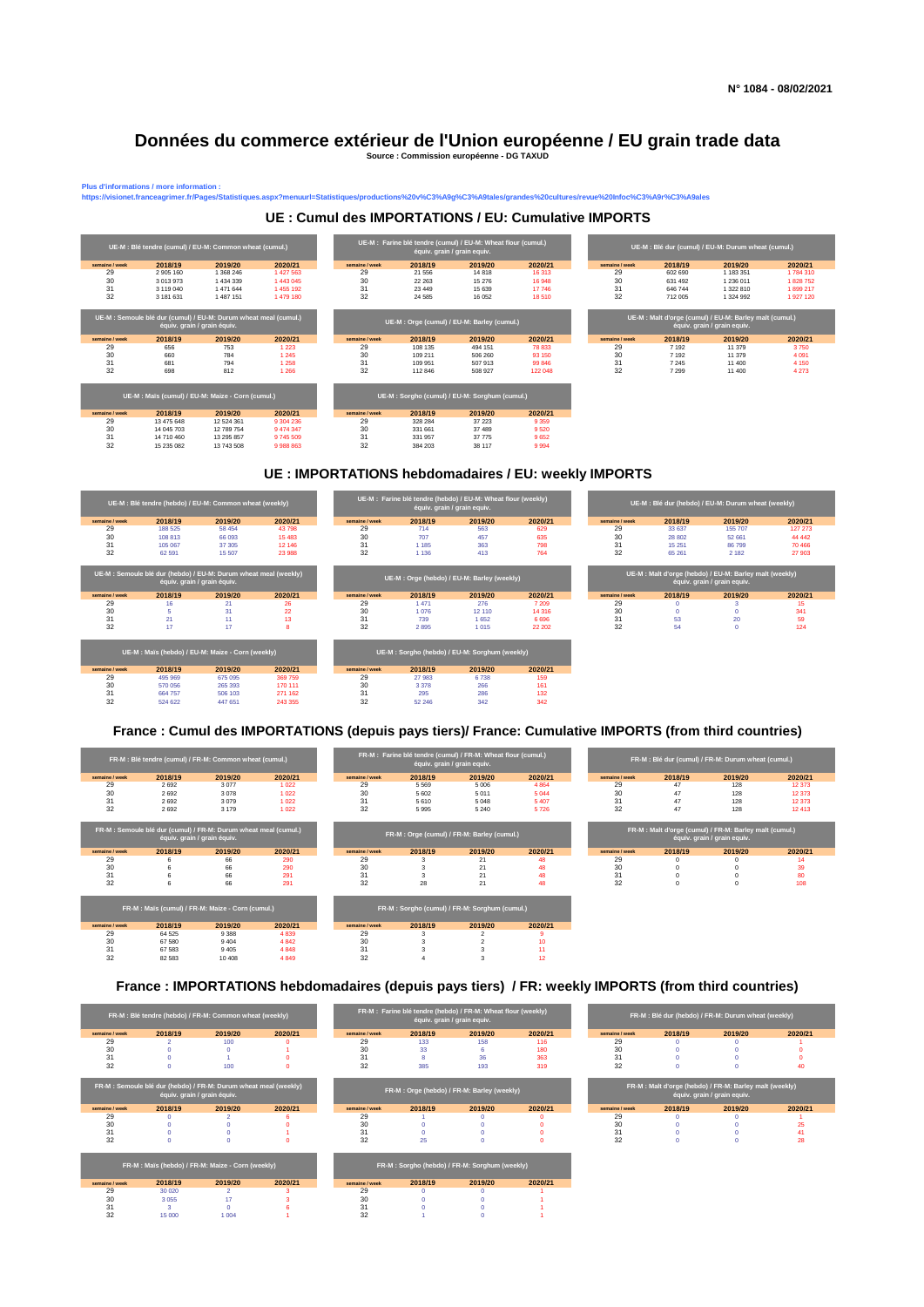# **IMPORTATIONS DE "PRODUITS DE SUBSTITUTION DES CEREALES" (PSC)**

|                                         | Résidus d'amidonnerie /                                                                                 |                        | Drèches de brasserie et                              | <b>Pulpes d'agrumes / Citrus</b>                                                                                                         |                    |
|-----------------------------------------|---------------------------------------------------------------------------------------------------------|------------------------|------------------------------------------------------|------------------------------------------------------------------------------------------------------------------------------------------|--------------------|
|                                         | <b>Residues of starch</b>                                                                               | Corn gluten feed (CGF) | de distillerie / Brewing<br>and distilling dregs and | pulp residues                                                                                                                            | <b>TOTAL</b>       |
|                                         | manufacture                                                                                             | 2309 90 20             | waste                                                | 2308 00 40                                                                                                                               |                    |
|                                         | 2303 10 19                                                                                              |                        | 2303 30 00                                           | TARIC_ext 10                                                                                                                             |                    |
| semaine /<br>week                       |                                                                                                         |                        | 2019/20                                              |                                                                                                                                          |                    |
| $\mathbf{1}$                            |                                                                                                         |                        |                                                      |                                                                                                                                          |                    |
| $\overline{\mathbf{2}}$                 | 164                                                                                                     | 4673                   | 18 5 95                                              | 0                                                                                                                                        | 23 4 31            |
| 3                                       | 165                                                                                                     | 4 6 7 3                | 20 839                                               | 0                                                                                                                                        | 25 677             |
| 4<br>5                                  | 312<br>438                                                                                              | 4689<br>4739           | 23 4 26<br>24 264                                    | 0<br>0                                                                                                                                   | 28 4 27<br>29 441  |
| 6                                       | 490                                                                                                     | 4740                   | 29 706                                               | 0                                                                                                                                        | 34 935             |
| $\overline{\phantom{a}}$                |                                                                                                         |                        |                                                      |                                                                                                                                          |                    |
| 8                                       |                                                                                                         |                        |                                                      |                                                                                                                                          |                    |
| 9                                       | 954                                                                                                     | 41 012                 | 99 4 95                                              | 0                                                                                                                                        | 141 461<br>231 019 |
| 10<br>11                                | 1 1 2 3<br>1 2 2 5                                                                                      | 110 028<br>110 081     | 119 867<br>124 266                                   | 0<br>$\pmb{0}$                                                                                                                           | 235 573            |
| 12                                      | 1 3 5 6                                                                                                 | 110 082                | 139 196                                              | 0                                                                                                                                        | 250 634            |
| 13                                      | 1478                                                                                                    | 110 082                | 141 486                                              | 0                                                                                                                                        | 253 045            |
| 14                                      | 1612                                                                                                    | 110 219                | 173 286                                              | 0                                                                                                                                        | 285 116            |
| 15<br>16                                | 1713<br>1889                                                                                            | 110 255<br>110 356     | 176 017<br>177 330                                   | 0<br>$\pmb{0}$                                                                                                                           | 287 985<br>289 575 |
| 17                                      | 2 0 3 4                                                                                                 | 129 141                | 195 988                                              | 0                                                                                                                                        | 327 163            |
| 18                                      | 7586                                                                                                    | 129 195                | 196 497                                              | 0                                                                                                                                        | 333 277            |
| 19                                      | 8724                                                                                                    | 151 583                | 207 147                                              | 0                                                                                                                                        | 367 454            |
| 20                                      | 8 8 0 6                                                                                                 | 160 383                | 208 184                                              | 0                                                                                                                                        | 377 373<br>438 976 |
| 21<br>22                                | 8 9 0 4<br>9 0 0 0                                                                                      | 167 743<br>167 767     | 262 329<br>263 813                                   | 0<br>$\pmb{0}$                                                                                                                           | 440 579            |
| 23                                      | 9 0 8 0                                                                                                 | 167 794                | 266 428                                              | 0                                                                                                                                        | 443 302            |
| 24                                      | 9 0 8 0                                                                                                 | 167819                 | 266 907                                              | 0                                                                                                                                        | 443 806            |
| 25                                      | 9 3 2 5                                                                                                 | 184 491                | 278 826                                              | 0                                                                                                                                        | 472 641            |
| 26                                      |                                                                                                         |                        |                                                      |                                                                                                                                          |                    |
| 27<br>28                                |                                                                                                         |                        |                                                      |                                                                                                                                          |                    |
| 29                                      | 9502                                                                                                    | 201 023                | 308 308                                              | 0                                                                                                                                        | 518 833            |
| 30                                      | 9648                                                                                                    | 201 026                | 363 130                                              | 0                                                                                                                                        | 573 804            |
| 31                                      | 9718                                                                                                    | 201 027                | 366 526                                              | 0                                                                                                                                        | 577 271            |
| 32                                      | 9827                                                                                                    | 222 369                | 377 465                                              | 0                                                                                                                                        | 609 661            |
| 33                                      | 9868                                                                                                    | 222 397                | 383 402                                              | 0                                                                                                                                        | 615 667            |
| 34<br>35                                | 9963<br>10 210                                                                                          | 228 391<br>228 437     | 402 169<br>404 872                                   | 0<br>0                                                                                                                                   | 640 522<br>643 519 |
| 36                                      | 10 285                                                                                                  | 228 433                | 428 196                                              | $\pmb{0}$                                                                                                                                | 666 914            |
| 37                                      | 10 359                                                                                                  | 228 438                | 430 033                                              | 0                                                                                                                                        | 668 830            |
| 38                                      | 10 45 6                                                                                                 | 239 061                | 447 963                                              | 0                                                                                                                                        | 697 480            |
| 39                                      | 10700                                                                                                   | 239 061                | 450 789                                              | 0                                                                                                                                        | 700 550            |
| 40                                      | 10770                                                                                                   | 239 061                | 481 313                                              | 0                                                                                                                                        | 731 144            |
| 41<br>42                                | 10 903<br>10 986                                                                                        | 249 418<br>249 421     | 502 589<br>503 189                                   | 0<br>0                                                                                                                                   | 762 910<br>763 596 |
| 43                                      | 11 080                                                                                                  | 265 497                | 518 095                                              | 0                                                                                                                                        | 794 672            |
| 44                                      | 11 170                                                                                                  | 265 511                | 520 166                                              | 0                                                                                                                                        | 796 848            |
| 45                                      | 11 188                                                                                                  | 265 511                | 523 292                                              | 0                                                                                                                                        | 799 992            |
| 46                                      | 11 238                                                                                                  | 276 101                | 552 133                                              | 0                                                                                                                                        | 839 473            |
| 47<br>48                                | 11 329<br>11 417                                                                                        | 276 101<br>276 105     | 556 987<br>561 434                                   | $\pmb{0}$<br>0                                                                                                                           | 844 417<br>848 956 |
| 49                                      | 11 442                                                                                                  | 276 105                | 564 350                                              | 0                                                                                                                                        | 851 896            |
| 50                                      | 11 477                                                                                                  | 298 133                | 574 138                                              | 0                                                                                                                                        | 883748             |
| 51                                      | 11 4 8 6                                                                                                | 312 209                | 574 767                                              | 0                                                                                                                                        | 898 462            |
| 52                                      | 11 545                                                                                                  | 312 297                | 576 721                                              | 0                                                                                                                                        | 900 563            |
| 53<br>semaine /                         | 11 556                                                                                                  | 331 809                | 591 704                                              | 0                                                                                                                                        | 935 069            |
| week                                    |                                                                                                         |                        | 2020/21                                              |                                                                                                                                          |                    |
| $\mathbf{1}$<br>$\overline{\mathbf{c}}$ | 25                                                                                                      | 0                      | 3 3 0 4                                              | 0                                                                                                                                        | 3 3 3 0            |
| 3                                       |                                                                                                         |                        |                                                      |                                                                                                                                          |                    |
| 4                                       |                                                                                                         |                        |                                                      |                                                                                                                                          |                    |
| 5                                       | 61                                                                                                      | 88                     | 8 2 8 6                                              | 0                                                                                                                                        | 8 4 3 5            |
| 6<br>$\overline{\phantom{a}}$           | 67                                                                                                      | 143                    | 37 917                                               | 0                                                                                                                                        | 38 127             |
| 8                                       |                                                                                                         |                        |                                                      |                                                                                                                                          |                    |
| 9                                       | 392                                                                                                     | 225                    | 86 704                                               | 0                                                                                                                                        | 87 321             |
| 10                                      | 434                                                                                                     | 50 394                 | 113 961                                              | 0                                                                                                                                        | 164 789            |
| 11                                      | 434                                                                                                     | 50 063                 | 114 573                                              | $\mathbf 0$                                                                                                                              | 165 070            |
| 12<br>13                                | 524                                                                                                     | 50 123                 | 116 456                                              | 0<br>0                                                                                                                                   | 167 102            |
| 14                                      | 532                                                                                                     | 50 123                 | 122 543                                              |                                                                                                                                          | 173 198            |
| 15                                      | 553                                                                                                     | 76 655                 | 151 479                                              | 0                                                                                                                                        | 228 687            |
| 16<br>17                                | 693                                                                                                     | 93 806                 | 218 145                                              | 48 339                                                                                                                                   | 360 983            |
| 18                                      |                                                                                                         |                        |                                                      |                                                                                                                                          |                    |
| 19                                      | 1922                                                                                                    | 93 825                 | 241 415                                              | 52 071                                                                                                                                   | 389 233            |
| 20                                      | 1994                                                                                                    | 98 877                 | 250 736                                              | 54 008                                                                                                                                   | 405 615            |
| 21<br>22                                | 2 1 9 6<br>2 2 6 9                                                                                      | 98 893<br>98 901       | 251 479<br>251 721                                   | 0<br>0                                                                                                                                   | 352 569<br>352 891 |
| 23                                      | 2 3 6 6                                                                                                 | 98 901                 | 254 489                                              | 0                                                                                                                                        | 355 756            |
| 24                                      | 2660                                                                                                    | 119 363                | 265 529                                              | 0                                                                                                                                        | 387 553            |
| 25                                      | 2692                                                                                                    | 119 364                | 271 194                                              | 0                                                                                                                                        | 393 250            |
| 26                                      | 2710                                                                                                    | 119 364                | 288 590                                              | 0                                                                                                                                        | 410 664            |
| 27                                      |                                                                                                         |                        |                                                      | Après cette date le RU n'est plus pris en compte dans les données UE / After this date UK is no longer taken into account in the EU data |                    |
| 28                                      | 2738                                                                                                    | 119 367                | 289 750                                              | 0                                                                                                                                        | 411 855            |
| 29                                      | 4 0 8 7                                                                                                 | 119 368                | 290 360                                              | $\mathbf 0$                                                                                                                              | 413 814            |
| 30                                      | 4 1 0 5                                                                                                 | 119 380                | 290 862                                              | 0                                                                                                                                        | 414 347            |
| 31                                      | 4 1 0 5                                                                                                 | 119 381                | 317 544                                              | 0                                                                                                                                        | 441 030            |
| 32                                      | 4 1 0 5<br>*Semaine 1 à 27 / Week 1 to 27 · HE+HK · IMPOPTATIONS behdomadaires / EH+HK · weekly IMPOPTS | 119 403                | 319832                                               | 0                                                                                                                                        | 443 340            |

\*Semaine 1 à 27 / Week 1 to 27 ; UE+UK : IMPORTATIONS hebdomadaires / EU+UK: weekly IMPORTS Semaine 28 à 52 / Week 28 to 52 ; UE : IMPORTATIONS hebdomadaires / EU: weekly IMPORTS